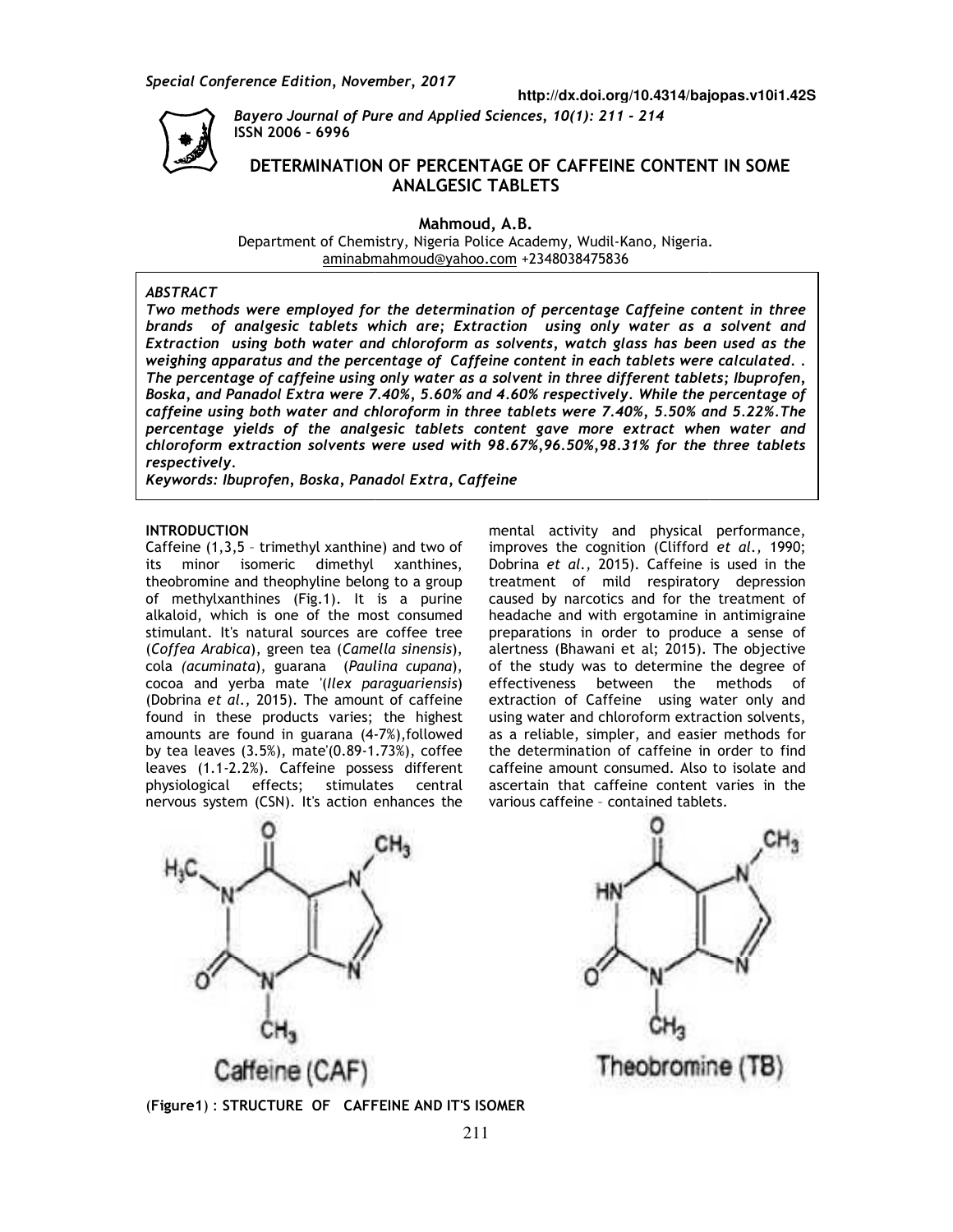### **MATERIALS AND METHODS Sampling of the drugs**

Sample of three brands of analgesic tablets; Ibuprofen (400mg), Boska (530mg) and Panadol extra (565mg), were purchased from a recognized pharmaceutical chemist in Kano metropolis, Nigeria.

#### **Sample preparation**

Two tablets of each drug (weight) were separately placed in a beaker (500ml) and distilled water (250ml) was added to dissolved it. The solution was boiled for 25mins with occasionally stirring. Few drops of honey were added into the warm aqueous solution of caffeine to precipitated the water soluble substances to insoluble salts. The solution was then filtered to remove any solid particles (www.upb.pitt.edu/uploadedfiles/about).

#### **Caffeine Extraction procedure**

Two different solvent extraction methods were employed, which are; extraction by using only water as a solvent and extraction using both water and chloroform . In the first method the filtered caffeine solution was evaporated to about 15ml on a cleaned watch glass having a recorded weight of **W1**.The process was repeated until all the 15ml of concentrated caffeine solvent was evaporated. The watch glass was removed from the hot plate and was cooled, wiped the moisture at it's bottom , reweighed and recorded as **W2.** The difference between;**W2** and **W1** gave the amount of caffeine extracted; **DW**. The second method involved the use of water and chloroform extraction solvent. The filtered solution was transferred into distillation bottle and 50ml of chloroform was added, the solution was shaken and distilled to obtained chloroform at a boiling point of  $62^0$ <sub>c</sub>. The distilled chloroform solution was transferred into the beaker and heated over the boiling water bath. The solution was evaporated to about 15ml and removed from heat. The resultant solution was poured into weighed watch glass;**W1,** and placed over boiling water bath and evaporated repeatedly, until all the concentrated caffeine was evaporated. The watch glass was removed, allowed to cool and re-weighed as **W2**(www.upb.pitt.edu/uploadedfiles/about**).** 

#### **Quantitative caffeine determination**

Quantitative analysis of caffeine in the samples was performed by calculating the following: The weight of caffeine extracted (**DW**),the percentage yield, **C%/T%** the theoretical percentage of caffeine (**T%**), and experimental percentage or percentage of caffeine extracted (**C%**); using the equations (1) and (2) **DW = W2 -W1------(**1)

**Percentage yield = C%/ T% × 100 ------(2)**  Where:

T% =Weights of two Caffeine tablets used / Weight of Caffeine tablets used  $\times$  100 C% =Weight of Caffeine extracted / Weight of two Caffeine tablets used × 100

### **RESULTS AND DISCUSSION**

Three different drugs containing caffeine were analyzed for the percentage of the caffeine content in each using solvents extraction methods. The first method was carried out with only water as the solvent which gave the extracted caffeine content (**DW**) for the three tablets; 0.0590g for *Ibuprofen,* 0.0594g for *Boska* and 0.0520g for *Panadol Extra*. This is similar to that obtained in the study conducted by Letic et al.,(2016),in which the caffeine content in food; ranged from 0.005g-0.158g, and 0.064g in Panadol Extra. The extracted caffeine content using water and chloroform extraction solvents for the tablets were; 0.0590g Ibuprofen, 0.0580g Boska, 0.0590g Panadol Extra, is also similar to the caffeine content found in the study of Letic et al.,(2016). The percentage of caffeine determined in the three tablets using water as the extraction solvent were 7.40% for Ibuprofen, 5.60% for Boska, and 4.60% for Panadol Extra (Fig.2).This slightly correlates well with that reported by Clifford et al.,1990;Dobrina et al.,2015), highest percentage of caffeine of 4-7% in guarana natural plant . While the percentage of Caffeine extracted using Water and Chloroform solvent, were 7.40% for Ibuprofen,5.50% for Boska, and 5.22% for Panadol extra (Fig. 3). These percentages were also in agreement with the findings of Clifford et al.,1990 and Dobrina *et al.,* 2015.The percentage yield of both tablets from water solvent; gave more extract of *Ibuprofen* (98.67%) and *Boska*  (98.25%),but less caffeine percentage yield with respect to *Panadol extra* (86.63%).But in comparison to that obtained using water and chloroform solvent, all the three tablets content of caffeine yield more extract; 98.67%, 96.49% and 98.31% respectively (Figure 4). These percentage yields in both water and water/ chloroform were higher than that obtained by Jones (2015); which was 32.73% of the caffeine content in lipton tea black.

Figure 2:Extraction of Caffeine content from three analgesic tablets using water only

Key: Wd= exact weight of caffeine tablets, Dw=extracted weight of caffeine

T% = theoritical percentage of Caffeine in the three tablets, C%=experimental Caffeine percentage in the three tablets.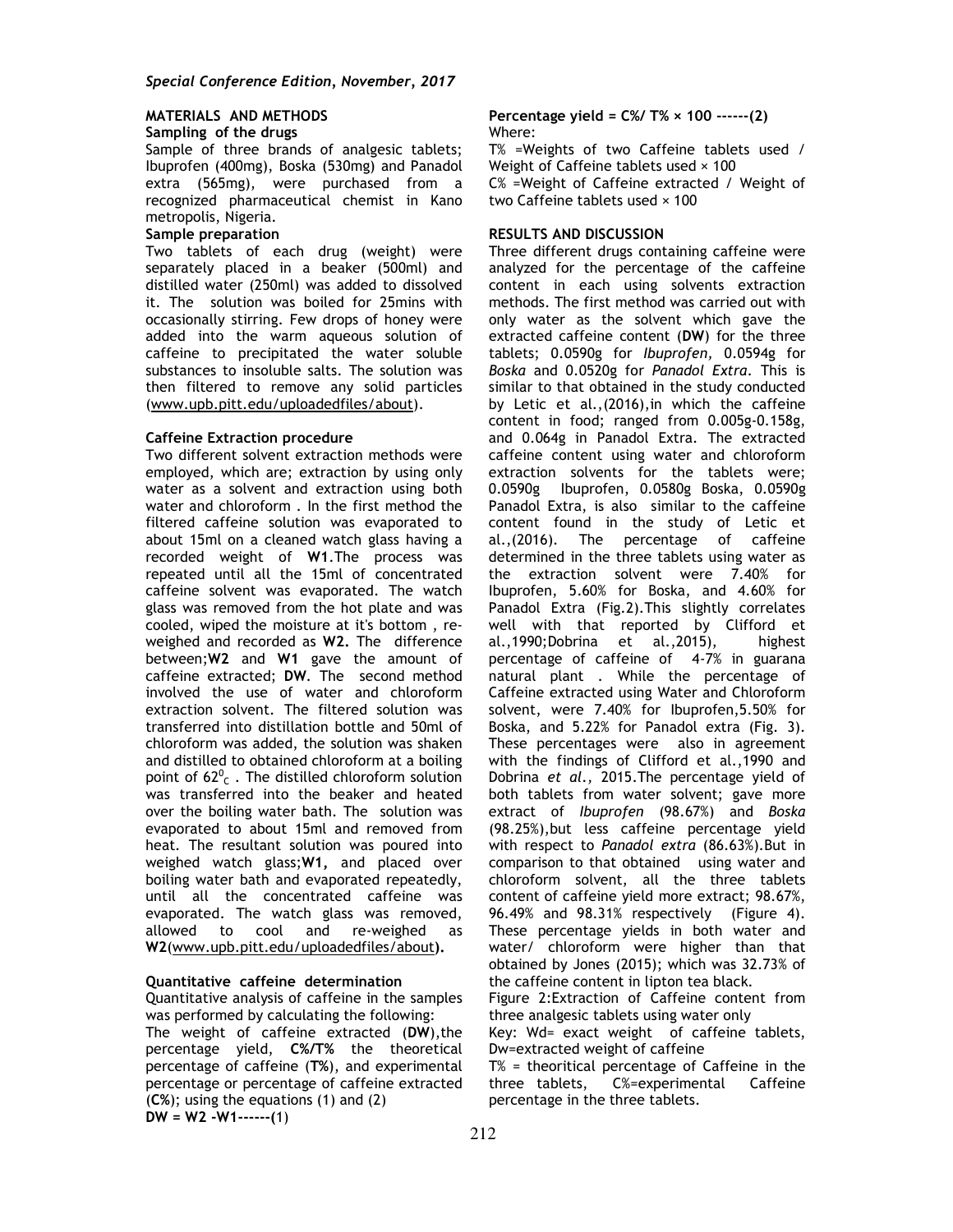

Figure 2: **Extraction of Caffeine content from three analgesic tablets using water solvent**



**Caffeine containing tablets**